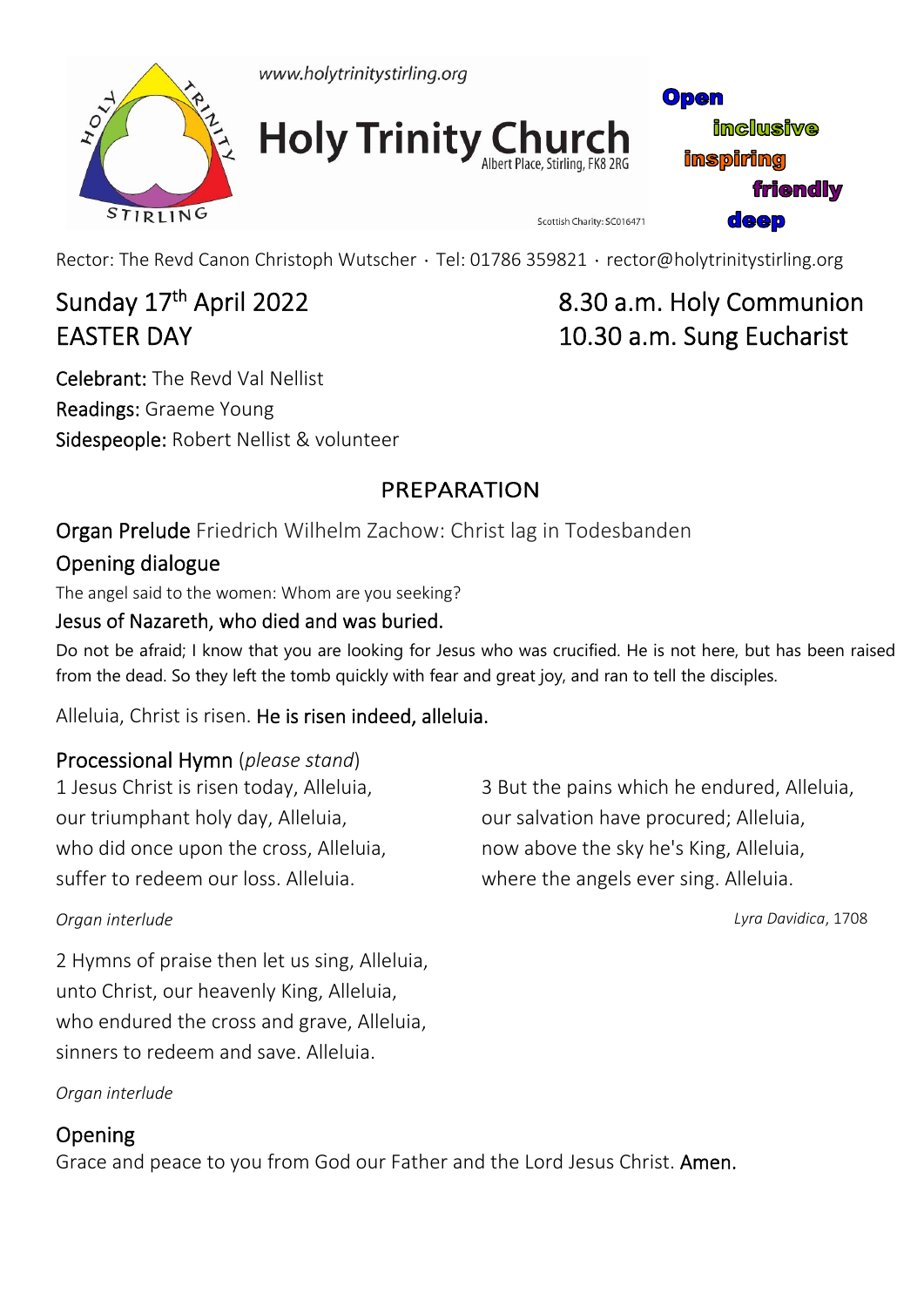### Collect for Purity

Almighty God, to whom all hearts are open, all desires known, and from whom no secrets are hidden: cleanse the thoughts of our hearts by the inspiration of your Holy Spirit, that we may perfectly love you, and worthily magnify your holy name; through Christ our Lord. Amen.

#### Confession and Absolution

God is love and we are God's children, there is no room for fear in love. We love because God loved us first. Let us confess our sins in penitence and faith.

#### *Silence*

God our Father, we confess to you and to our fellow members in the Body of Christ that we have sinned in thought, word and deed, and in what we have failed to do. We are truly sorry. Forgive us our sins, and deliver us from the power of evil. For the sake of your Son who died for us, Jesus Christ, our Lord.

God, who is both power and love, forgive us and free us from our sins, heal and strengthen us by the Holy Spirit and raise us to new life in Christ our Lord. **Amen.** 

#### Gloria Kilcreggan Mass (*see separate music sheet*) (*please stand*)

*Glory to God, to God in the highest, and peace to his people on earth. Lord God, heavenly King, almighty God and Father, we worship you, we give you thanks, we praise you for your glory, we worship you, we give you thanks, we praise you for your glory. Glory to God, to God in the highest, and peace to his people on earth. Glory to God, to God in the highest, and peace to his people on earth. Lord Jesus Christ, only Son of the Father, Lord God, Lamb of God, you take away the sin of the world: have mercy on us, you are seated at the right hand of the Father: receive our prayer, receive our prayer. For you alone are the Holy One, you alone are the Lord, you alone are the Most High, Jesus Christ, you alone are the Most High Jesus Christ, with the Holy Spirit, in the glory of God, of God the Father. Amen, Amen.*

#### Collect

Almighty God, who, through your Son, Jesus Christ, have overcome death and opened the gates of eternal life: grant that we, who celebrate with joy the day of his resurrection, may be raised from the death of sin by your life‐giving Spirit; through the same Jesus Christ, our Lord, who lives and reigns with you, in the unity of the Holy Spirit, one God, world without end. Amen.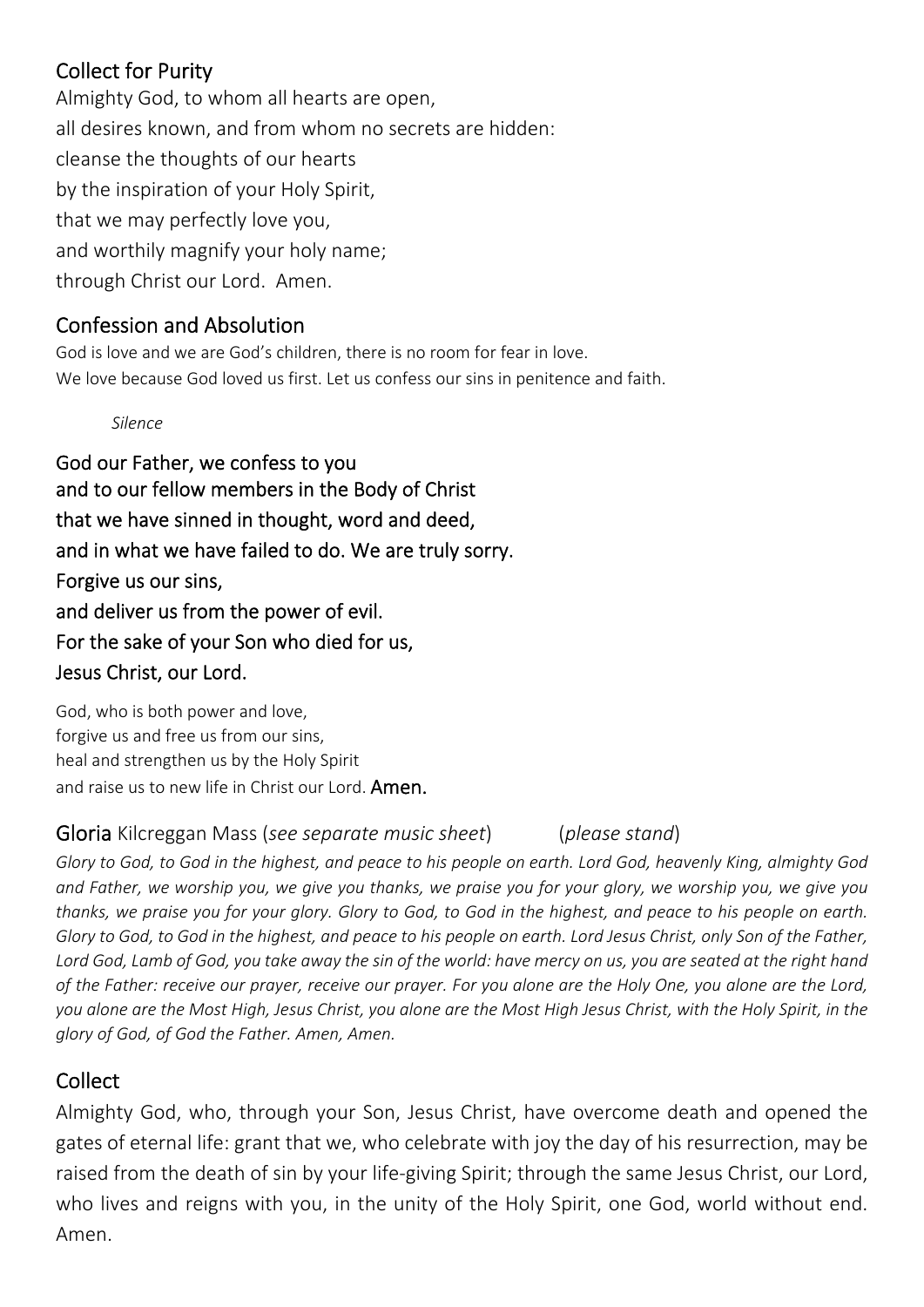### THE LITURGY OF THE WORD

#### First Reading: Acts 10.34‐43 (*please sit*)

Then Peter began to speak to them: 'I truly understand that God shows no partiality, <sup>35</sup> but in every nation anyone who fears him and does what is right is acceptable to him. <sup>36</sup> You know the message he sent to the people of Israel, preaching peace by Jesus Christ—he is Lord of all. <sup>37</sup> That message spread throughout Judea, beginning in Galilee after the baptism that John announced: 38 how God anointed Jesus of Nazareth with the Holy Spirit and with power; how he went about doing good and healing all who were oppressed by the devil, for God was with him. <sup>39</sup> We are witnesses to all that he did both in Judea and in Jerusalem. They put him to death by hanging him on a tree; <sup>40</sup> but God raised him on the third day and allowed him to appear, <sup>41</sup> not to all the people but to us who were chosen by God as witnesses, and who ate and drank with him after he rose from the dead. 42 He commanded us to preach to the people and to testify that he is the one ordained by God as judge of the living and the dead. <sup>43</sup> All the prophets testify about him that everyone who believes in him receives forgiveness of sins through his name.'

#### Gradual Hymn (*please stand*)

1 Paschal Feast! Upon the cross Jesus gave himself to save us. Sin's sad leaven throw away: break the bread of life he gave us. Alleluia!

2 Risen again, our living Lord death's dominion now has shattered. Now we share his risen life, hell's dread powers for ever scattered. Alleluia!

3 Christ is risen from the grave, all who sleep in death awaking. First fruit of the harvest field: Now our Easter dawn is breaking. Alleluia!

4 As through man death comes to all, so has man unlocked death's prison. As in Adam all are dead, so in Christ shall all be risen. Alleluia!

> Edwin Le Grice © Kevin Mayhew Ltd

### Second Reading: 1 Corinthians 15.1‐11

Now I should remind you, brothers and sisters, of the good news that I proclaimed to you, which you in turn received, in which also you stand, 2 through which also you are being saved, if you hold firmly to the message that I proclaimed to you—unless you have come to believe in vain.  $3$  For I handed on to you as of first importance what I in turn had received: that Christ died for our sins in accordance with the scriptures, <sup>4</sup> and that he was buried, and that he was raised on the third day in accordance with the scriptures, <sup>5</sup> and that he appeared to Cephas, then to the twelve. <sup>6</sup> Then he appeared to more than five hundred brothers and sisters at one time, most of whom are still alive, though some have died. <sup>7</sup> Then he appeared to James, then to all the apostles. <sup>8</sup> Last of all, as to someone untimely born, he appeared also to me. <sup>9</sup> For I am the least of the apostles, unfit to be called an apostle, because I persecuted the church of God. <sup>10</sup> But by the grace of God I am what I am, and his grace towards me has not been in vain. On the contrary, I worked harder than any of them though it was not I, but the grace of God that is with me.  $^{11}$  Whether then it was I or they, so we proclaim and so you have come to believe.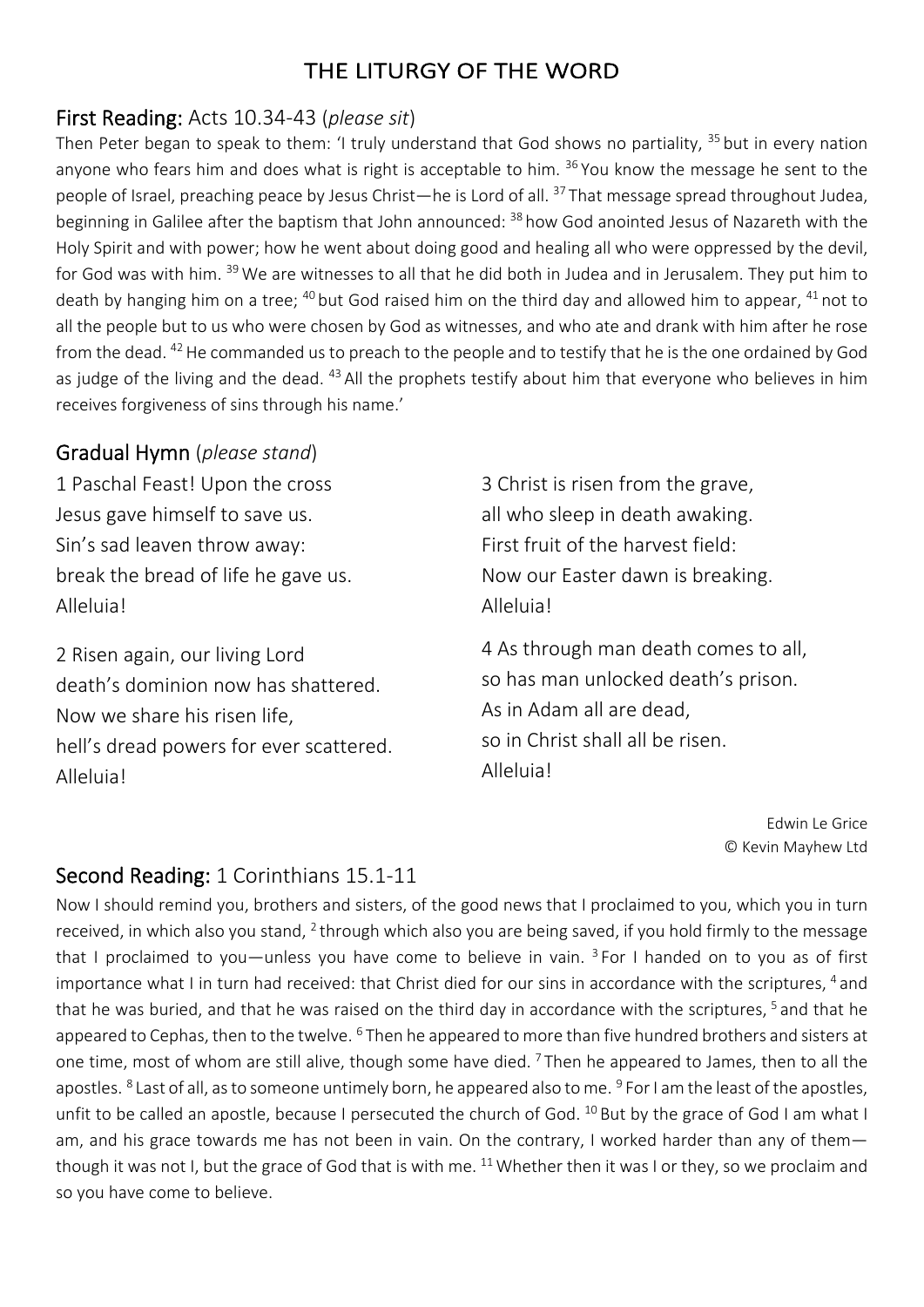



Early on the first day of the week, while it was still dark, Mary Magdalene came to the tomb and saw that the stone had been removed from the tomb. <sup>2</sup> So she ran and went to Simon Peter and the other disciple, the one whom Jesus loved, and said to them, 'They have taken the Lord out of the tomb, and we do not know where they have laid him.<sup>'3</sup> Then Peter and the other disciple set out and went towards the tomb. <sup>4</sup> The two were running together, but the other disciple outran Peter and reached the tomb first.<sup>5</sup> He bent down to look in and saw the linen wrappings lying there, but he did not go in. <sup>6</sup> Then Simon Peter came, following him, and went into the tomb. He saw the linen wrappings lying there, <sup>7</sup> and the cloth that had been on Jesus' head, not lying with the linen wrappings but rolled up in a place by itself. <sup>8</sup> Then the other disciple, who reached the tomb first, also went in, and he saw and believed;  $9$  for as yet they did not understand the scripture, that he must rise from the dead. <sup>10</sup> Then the disciples returned to their homes. <sup>11</sup> But Mary stood weeping outside the tomb. As she wept, she bent over to look into the tomb; 12 and she saw two angels in white, sitting where the body of Jesus had been lying, one at the head and the other at the feet. <sup>13</sup> They said to her, 'Woman, why are you weeping?' She said to them, 'They have taken away my Lord, and I do not know where they have laid him.' <sup>14</sup> When she had said this, she turned round and saw Jesus standing there, but she did not know that it was Jesus. 15 Jesus said to her, 'Woman, why are you weeping? For whom are you looking?' Supposing him to be the gardener, she said to him, 'Sir, if you have carried him away, tell me where you have laid him, and I will take him away.' <sup>16</sup> Jesus said to her, 'Mary!' She turned and said to him in Hebrew, 'Rabbouni!' (which means Teacher). <sup>17</sup> Jesus said to her, 'Do not hold on to me, because I have not yet ascended to the Father. But go to my brothers and say to them, "I am ascending to my Father and your Father, to my God and your God."'  $18$  Mary Magdalene went and announced to the disciples, 'I have seen the Lord'; and she told them that he had said these things to her.

Give thanks to the Lord for this glorious Gospel. Praise to Christ our Lord.

#### Sermon: The Rector

#### Nicene Creed (*please stand*)

We believe in one God, the Father, the almighty, maker of heaven and earth, of all that is, seen and unseen. We believe in one Lord, Jesus Christ, the only Son of God, eternally begotten of the Father, God from God, Light from Light, true God from true God, begotten, not made, of one substance with the Father. Through him all things were made. For us and for our salvation he came down from heaven;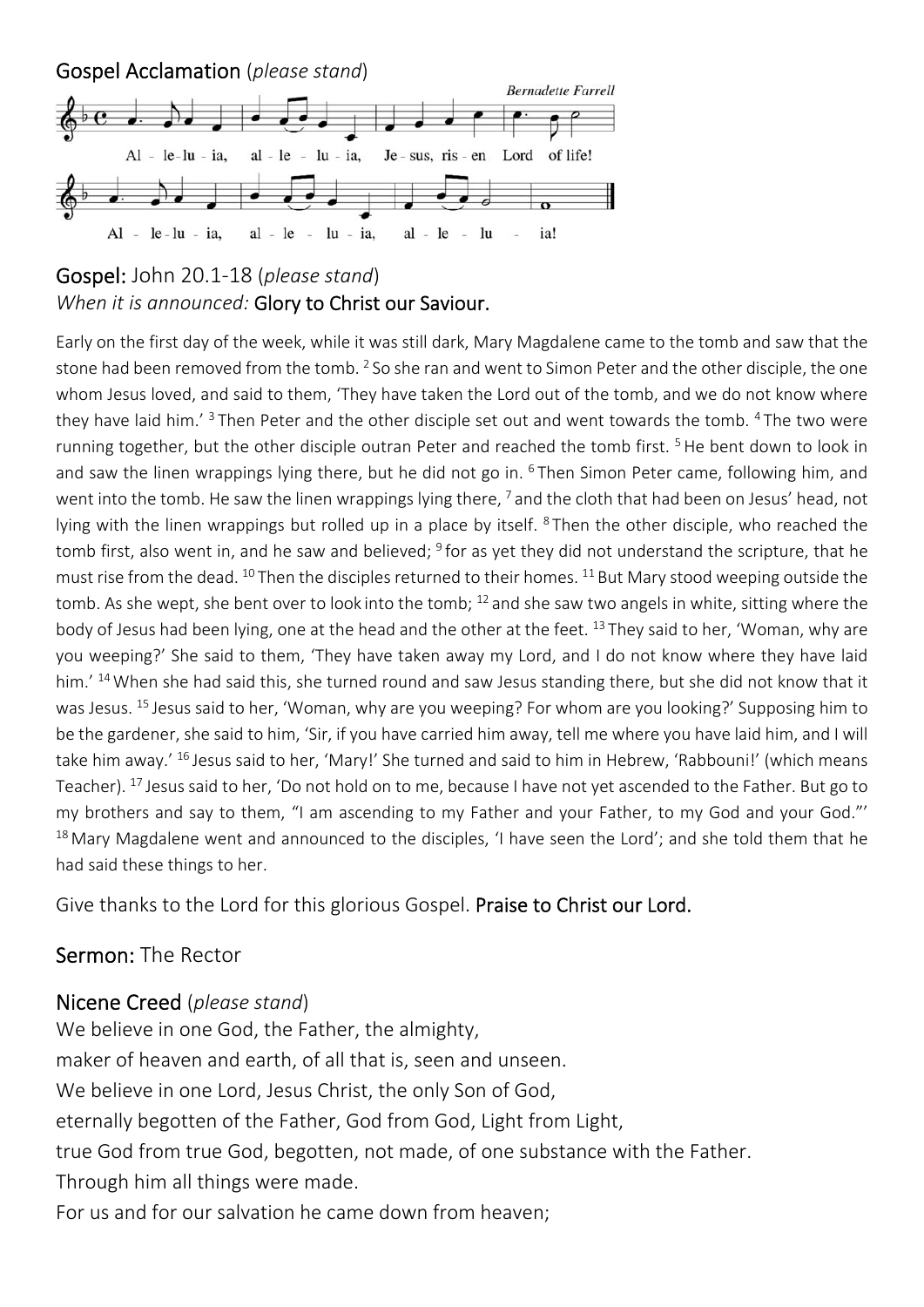by the power of the Holy Spirit he became incarnate of the Virgin Mary, and was made human. For our sake he was crucified under Pontius Pilate; he suffered death and was buried. On the third day he rose again in accordance with the Scriptures; he ascended into heaven and is seated at the right hand of the Father. He will come again in glory to judge the living and the dead, and his kingdom will have no end. We believe in the Holy Spirit, the Lord, the giver of life, who proceeds from the Father. With the Father and the Son, he is worshipped and glorified. He has spoken through the Prophets. We believe in one holy catholic and apostolic Church. We acknowledge one baptism for the forgiveness of sins. We look for the resurrection of the dead. and the life of the world to come. Amen. (*please sit*)

#### Intercessions led by Andrew Pont

The Peace (*please stand*) We meet in Christ's name. Let us share his peace.

# THE LITURGY OF THE SACRAMENT

#### Offertory Hymn (*please stand*)

1 The dark enclosing tomb of night is pierced by morning's promised light; fire bursts aside the chill, dark stone a single flame burns all alone.

2 The torch is passed from hand to hand until it burns in every land to break the stranglehold of death and warm cold days with burning breath.

3 The earth afire shouts back its praise to you, the flint who strikes our days from the unyielding heart of rock which love redeeming shall unlock.

4 O Christ, mould from our clay new song that we may praise you all life long in alleluias ringing free to God, our God, the One in Three.

Genevieve Glen OSB (alt.) © The Benedictine Nuns of the Abbey of St Walburga OneLicense # A‐632863

### Offertory Prayer (*please stand*)

Let us present our offerings to the Lord. Yours, Lord, is the greatness, the power, the glory, the splendour and the majesty; for everything in heaven and on earth is yours. All things come from you, and of your own we give you.

### The Eucharistic Prayer

The Lord be with you. And also with you. Lift up your hearts. We lift them to the Lord. Let us give thanks to the Lord our God. It is right to give God thanks and praise.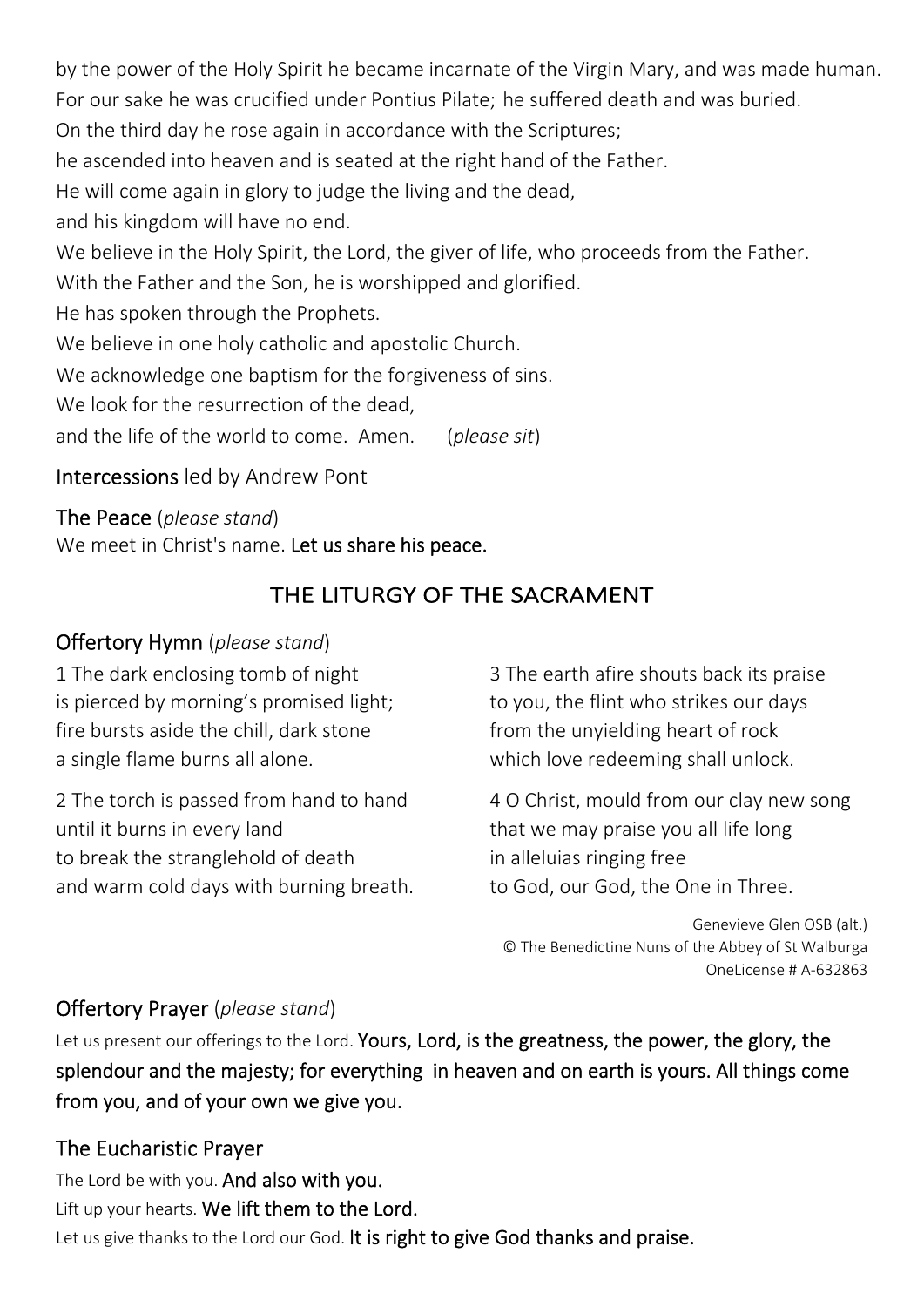Worship and praise belong to you, Author of all being. Your power sustains, your love restores, our broken world. You are unceasingly at work, from chaos bringing order and filling emptiness with life. Christ, raised from the dead, proclaims the dawn of hope. He lives in us that we may walk in light. Your Spirit is fire in us, your breath is power to purge our sin and warm our hearts to love. As children of your redeeming purpose, freed by him who burst from the tomb and opened the gate of life, we offer you our praise, with angels and archangels and the whole company of heaven, singing the hymn of your unending glory:

Holy, holy, holy Lord God of power and might. Heaven and earth are full of your glory. Hosanna in the highest. Blessed is he who comes in the name of the Lord. Hosanna in the highest. (*please sit*)

Praise and thanksgiving be to you, Lord of all, for by the Cross eternal life is ours and death is swallowed up in victory. In the first light of Easter, glory broke from the tomb and changed the women's sorrow into joy. From the Garden the mystery dawned that he whom they had loved and lost is with us now in every place for ever. Making himself known in the breaking of the bread, speaking peace to his fearful disciples, welcoming weary fisherman on the shore, he renewed his promise of his presence and of a new birth in the Spirit, who sets the seal of freedom on your sons and daughters. Before he was given up to suffering and death, recalling the night of Israel's release, the night in which slaves walked free, at supper with his disciples he took bread and offered you thanks. He broke the bread, and gave it to them, saying: "Take, eat. This is my Body: it is broken for you." After supper, he took the cup, he offered you thanks, and gave it to them saying: "Drink this, all of you. This is my Blood of the new covenant; it is poured out for you, and for all, that sins may be forgiven. Do this in remembrance of me."

We now obey your Son's command. We recall his blessed passion and death, his glorious resurrection and ascension; and we look for the coming of his Kingdom. Made one with him, we offer you these gifts and with them ourselves, a single, holy, living sacrifice.

Hear us, most merciful Father, and send your Holy Spirit upon us and upon this bread and this wine, that, overshadowed by his life‐giving power, they may be the Body and Blood of your Son, and we may be kindled with the fire of your love and renewed for the service of your Kingdom.

Help us, who are baptised into the fellowship of Christ's Body to live and work to your praise and glory; may we grow together in unity and love until at last, in your new creation, we enter into our heritage in the company of the Virgin Mary, the apostles, and prophets, and of all our brothers and sisters living and departed.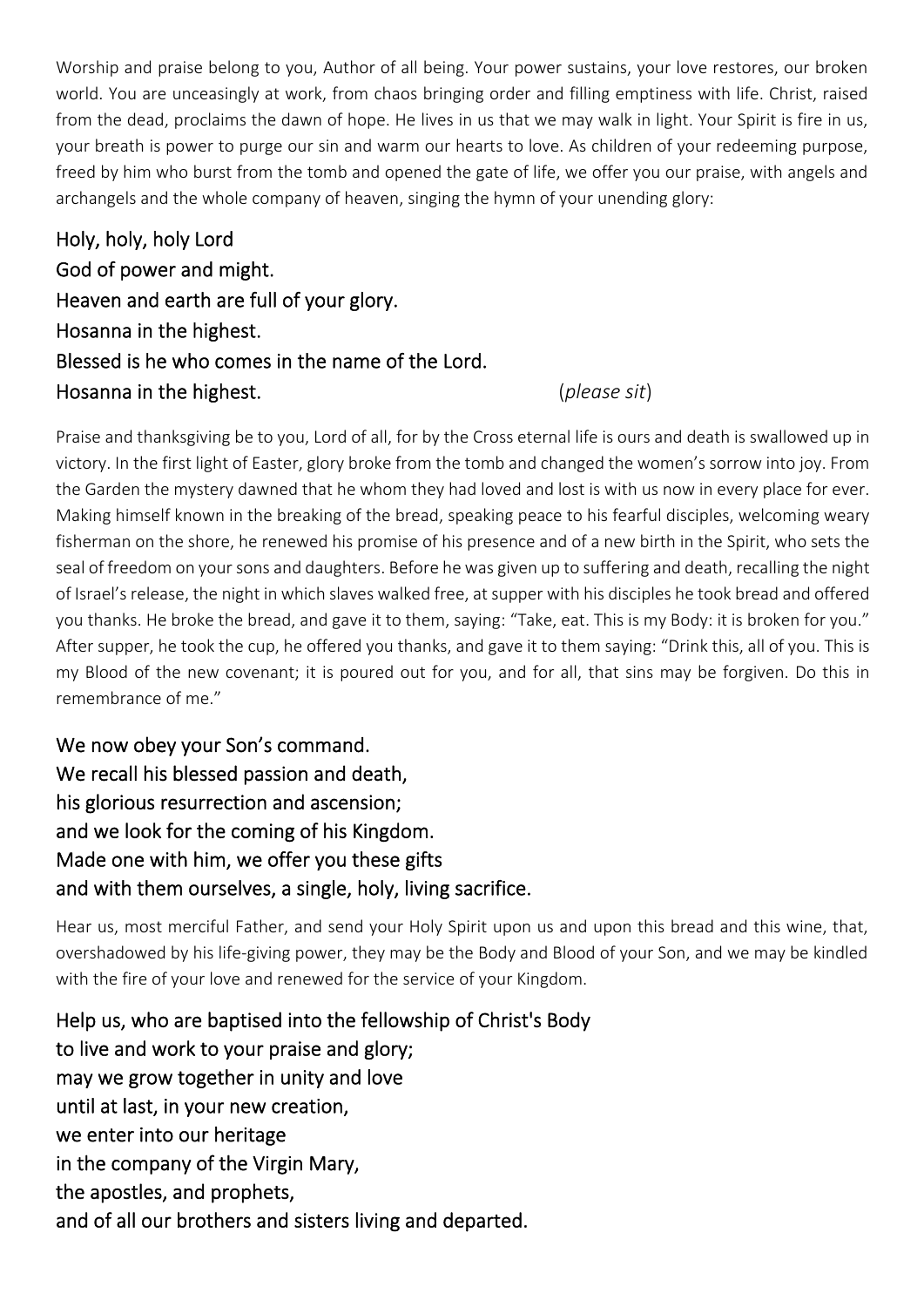Through Jesus Christ our Lord, with whom, and in whom, in the unity of the Holy Spirit, all honour and glory be to you, Lord of all ages, world without end. **Amen.** 

#### The Breaking of the Bread

The living bread is broken for the life of the world. Lord, unite us in this sign.

#### The Lord's Prayer

Our Father in heaven, hallowed be your name, your kingdom come, your will be done, on earth as in heaven. Give us today our daily bread. Forgive us our sins as we forgive those who sin against us. Do not bring us to the time of trial but deliver us from evil. For the kingdom, the power and the glory are yours, now and for ever. Amen.

#### Agnus Dei *see separate music sheet*

Jesus, Lamb of God: have mercy on us. Jesus, bearer of our sins: have mercy on us. Jesus, Redeemer of the world: give us your peace.

#### Communion

*Communion is administered at the bottom of the chancel steps. Please use the hand sanitiser provided before and after receiving communion.* 

| Alleluia, alleluia,<br>give thanks to the risen Lord.<br>alleluia, alleluia,<br>give praise to his name. | 3 We have been crucified with Christ:<br>now we shall live forever:<br>Alleluia, alleluia |
|----------------------------------------------------------------------------------------------------------|-------------------------------------------------------------------------------------------|
| 1 Jesus is Lord of all the earth:                                                                        | 4 God has proclaimed the just reward:                                                     |
| He is the King of creation:                                                                              | life for us all, alleluia:                                                                |
| Alleluia, alleluia                                                                                       | Alleluia, alleluia                                                                        |
| 2 Spread the good news o'er all the earth:                                                               | 5 Come, let us praise the living God,                                                     |
| Jesus has died and is risen:                                                                             | joyfully sing to our Saviour:                                                             |
| Alleluia, alleluia                                                                                       | Alleluia, alleluia                                                                        |
|                                                                                                          | Donald E                                                                                  |

Donald Fishel © Word of God Music OneLicense # A‐632863